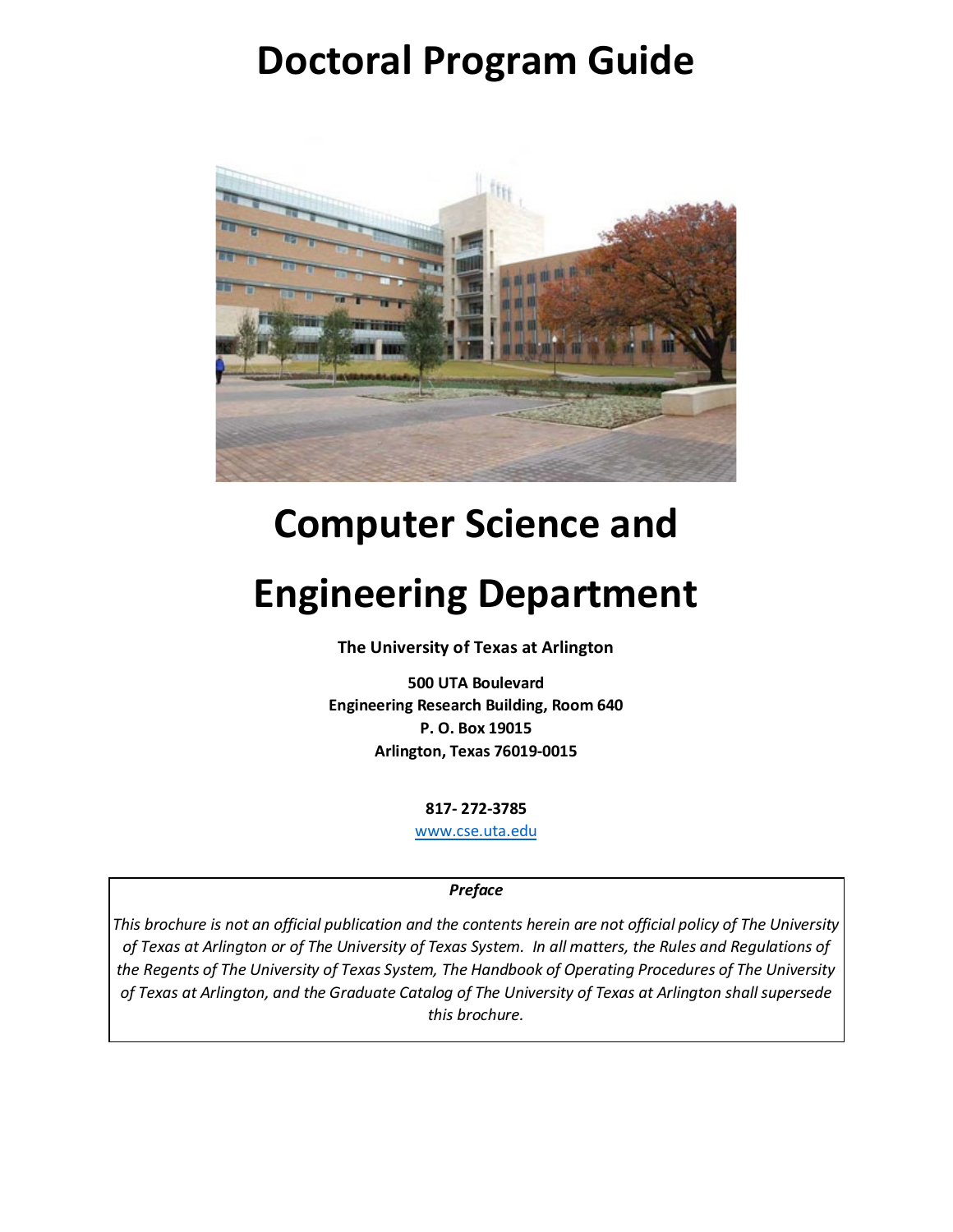#### Table of Contents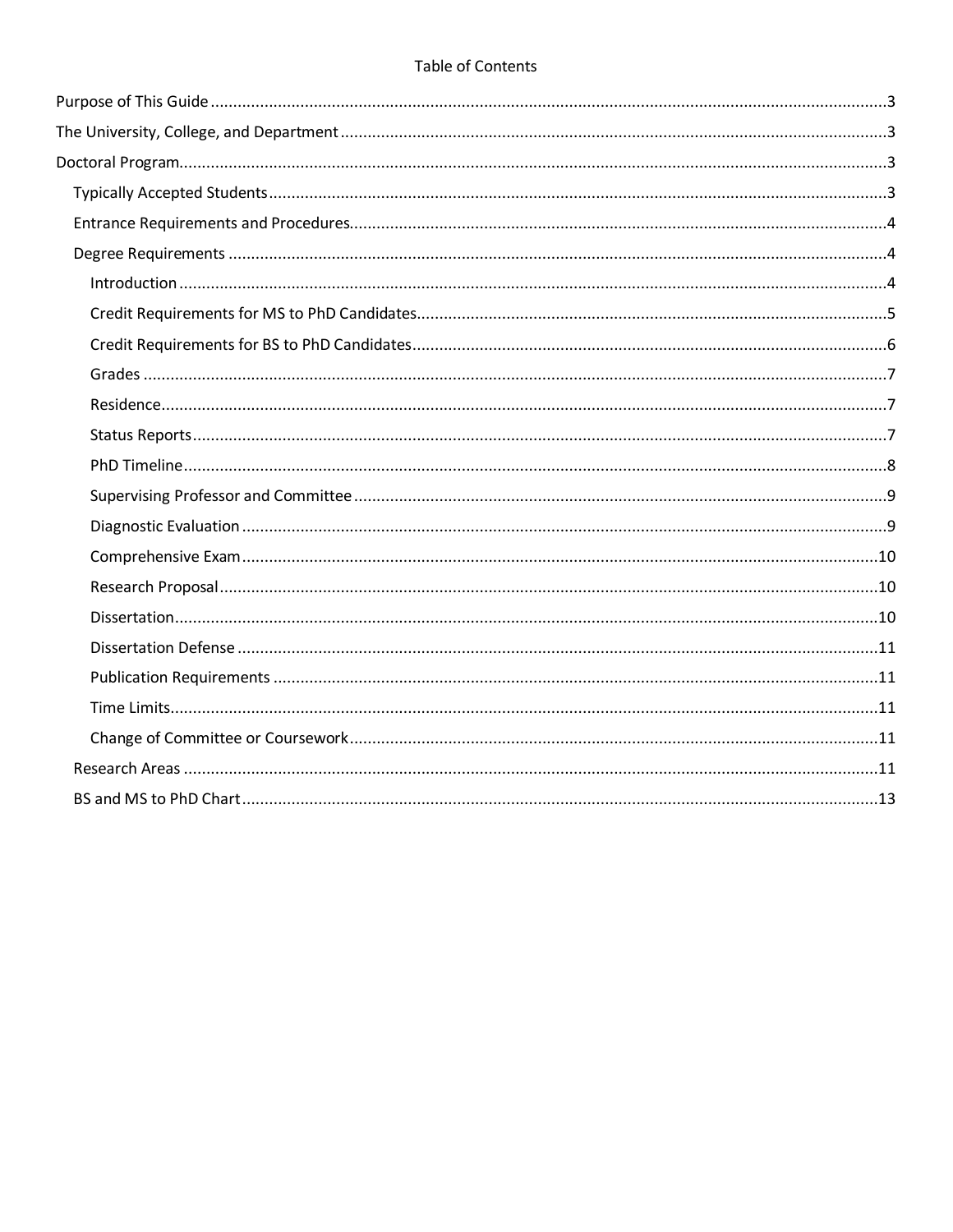# <span id="page-2-0"></span>Purpose of This Guide

This guide will answer some of the common questions asked about the PhD programs offered by the University of Texas at Arlington Computer Science and Engineering Department. It supplements the UTA Graduate Catalog with specific information about the program. Nothing herein is intended to conflict with the information in the UTA Catalog.

All students are expected to be familiar with the information presented in this guide before seeking advice from the Graduate Advisor. Also, all PhD students must check their CSE email account frequently as PhD related information will be sent to that address.

For the rest of this guide, The University of Texas at Arlington shall be stated as UTA and the Computer Science and Engineering shall be stated as CSE.

# <span id="page-2-1"></span>The University, College, and Department

Since its founding over 110 years ago, UTA has become a comprehensive research, teaching, and public service institution offering 84 bachelor's degrees, 69 master's degrees, and 30 doctoral degrees. These degree programs are managed by nine academic units and an Office of Graduate Students.

Enrollment at UTA has exceeded 40,000 students, making UTA it the second largest entity of the world-renowned University of Texas System and is the sixth largest university in Texas. Students at UTA come from all 50 of states and over 150 other countries.

UTA has kept in step with societal needs by attracting leading professors in their fields of research and high achieving students with widely diverse backgrounds. These attributes and the immense growth of the D/FW metroplex have positioned UTA as top university both in the state of Texas and around the world.

The computer science program at UTA started in the early 1970s as a master's level program within the Industrial Engineering Department. The bachelor's degree was first offered in 1978 with the PhD program beginning a few years later. A separate Computer Science and Engineering Department was established in 1980. The undergraduate program was the first in the state of Texas to be accredited by the Accreditation Board for Engineering and Technology (ABET). The CSE department is also recognized by the Computing Science Accreditation Board (CASB). The goals of the CSE department are to provide a high quality engineering education and to be a resource for research and education to technology-based enterprises in north Texas through the TAGER network, by sponsoring seminars and teleconferences on campus with local experts, and by utilizing faculty contacts both domestic and international to advance research and individuals in their fields.

UTA is a major national research institution. An important strategy for such institutions is the channeling of resources both internal and external into carefully chosen areas of study in which initial capability already exists. These areas all relate to regional interests and show promise for significant contributions to national concerns.

Graduates from UTA CSE programs are regularly recruited by well-known industrial giants in the local area, nationally, and worldwide.

# <span id="page-2-2"></span>Doctoral Program

# <span id="page-2-3"></span>Typically Accepted Students

CSE gives priority admission to students who have:

- 1. A master's degree in computer science or a related field, *preferably with a thesis*, as evidence of research aptitude.
- 2. A 3.2 GPA (on a 4.0 scale) in all previous coursework and preferably with advanced coursework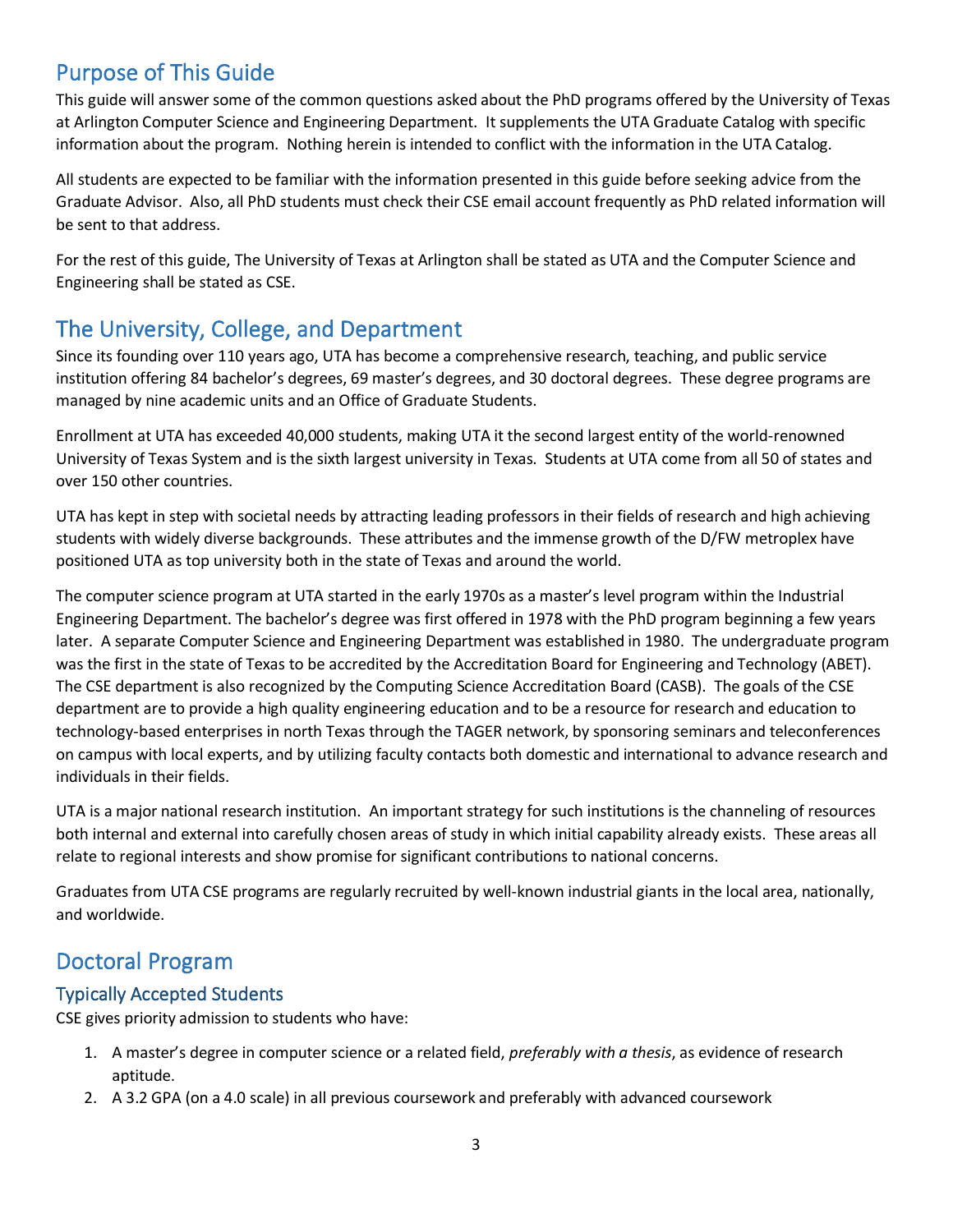- 3. A sum of verbal and quantitative scores of 310 and specifically a quantitative score of 160 or better. The GRE computer science subject exam is also encouraged.
- 4. At least three strong recommendations, preferably from university faculty in technical areas.
- 5. A solid statement of goals indicating an area of doctoral-level research, which can be supported by the UTA CSE department. The statement must have specific research area(s) that the student seeks to pursue, not a board general statement of interest encompassing all areas of CSE. This will be used by the Graduate Studies Committee to ascertain whether available faculty expertise and interest can properly support the student's dissertation research.
- 6. Students whose primary language is not English must satisfy the UTA English Proficiency Requirement (TOEFL/IELTS test) to qualify for an assistantship.
- 7. An international student whose native language is not English is required to take the TOEFL. Se[e www.toefl.org](http://www.toefl.org/) for more information. If the student scores less than 90 (IBT max = 120), the applicant may be required to take additional English courses after admittance to UTA.

# <span id="page-3-0"></span>Entrance Requirements and Procedures

See the Entrance Requirements section of the Graduate Program Guide for application procedures and evaluation criteria. When all materials have been collected in the Office of Graduate Admissions, the complete file is forwarded to the Computer Science and Engineering Graduate Advisor for evaluation.

Applicants currently in the master's program at UTA should file a Request to Continue beyond the Master's Degree, along with a new statement of purpose and three letters of recommendation from faculty members. UTA students seeking continuation into the PhD program will be subjected to the same criteria as applied in evaluating new applicants. Please note that among other things, the admission committee places significant emphasis on the thesis work pursued in the Master's program.

# <span id="page-3-1"></span>Degree Requirements

This section contains the specific requirements for earning the Doctor of Philosophy degree in Computer Science or Computer Science and Engineering from CSE at UTA. It is the intent of CSE to incorporate all Office of Graduate Studies requirements into this document. However, students are still responsible for meeting all current Office of Graduate Studies requirements as stated in the catalog.

# <span id="page-3-2"></span>Introduction

Students receiving a PhD in Computer Science (CS) or Computer Engineering (CpE) are expected to achieve and demonstrate a mastery of the discipline, and significantly advance the state of knowledge through an original research effort. Coursework for an MS CS degree tends to be the primary focus while the thesis is secondary. The emphasis is reversed in PhD studies.

The graduation requirements fall into three categories: completion of a specified number of graduate credits in appropriate subjects with an acceptable grade-point average, demonstration of understanding of the discipline of computer science as evidenced by examination, and completion of a substantial research effort documented in a doctoral dissertation.

The PhD Timeline gives a detailed roadmap of the various milestones that are expected to be met within specified time limits. The PhD checklist shows major milestones for completing the degree requirements for students with and without Master's degrees in Computer Science. The Graduate Studies Committee prefers applicants with Master's degrees, but does not require one for admission. The milestones that a student passes during the course of a doctoral program are: diagnostic evaluation, basic and advanced course work, comprehensive examination, research proposal, dissertation research and documentation, and dissertation defense. At least two consecutive semesters of residence are required and the final GPA must not be less than 3.5 on a 4.0 scale. There is no foreign language requirement.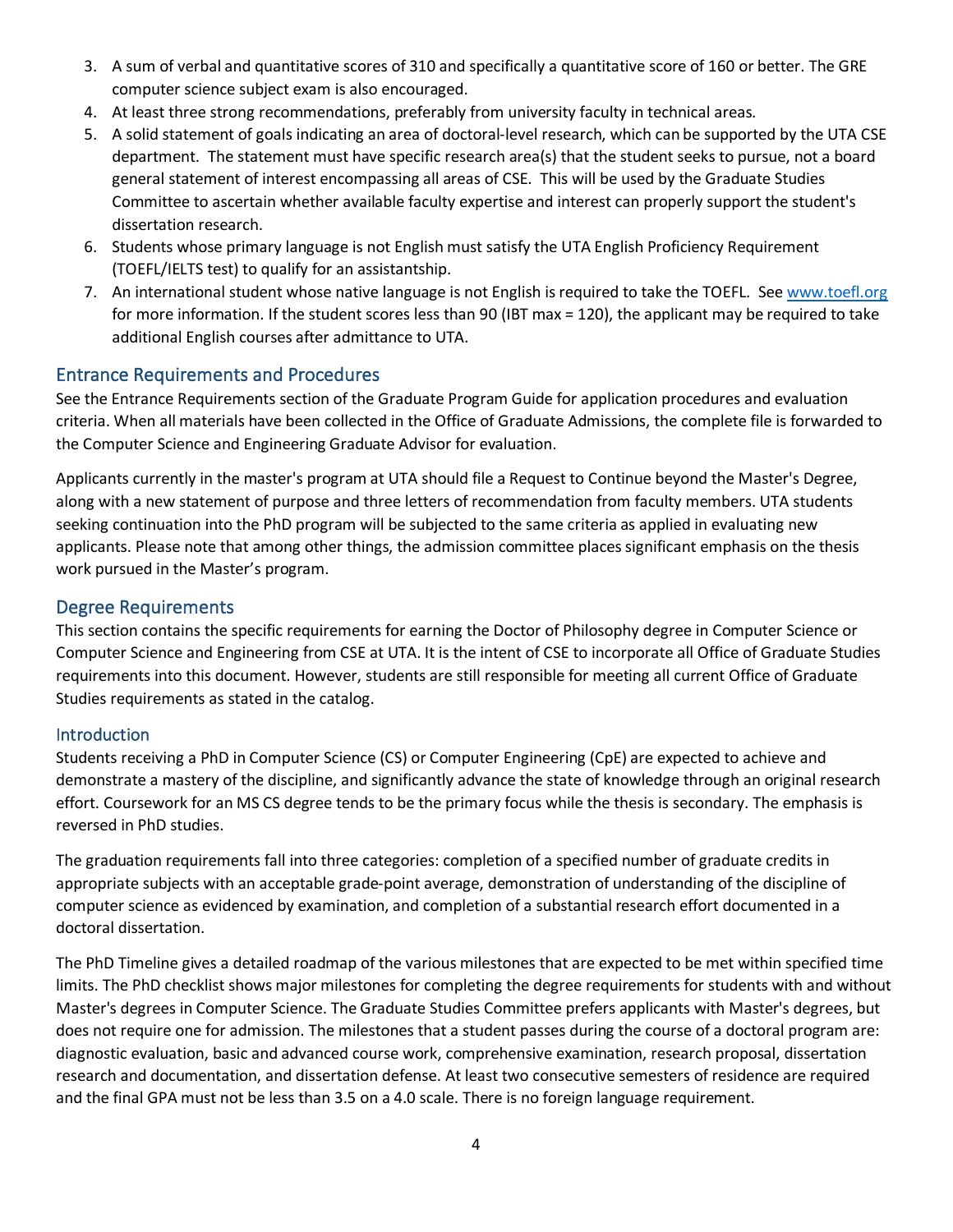# <span id="page-4-0"></span>Credit Requirements for MS to PhD Candidates

There is no transfer credit option for PhD students. Instead, courses required for the degree can be waived off the student's degree requirements. It should be noted, however, that the student must still meet the minimum hours required for the earning of the degree.

MS to PhD students must complete a minimum of 18 semester hours of coursework as noted below. Research oriented coursework (such as 5393, 6397 or 6697) do not count toward these 18 hours.

An MS to PhD Computer Science student must enroll for a minimum of 18 semester hours of coursework as follows:

-Completion of 4 core courses with a minimum GPA of 3.5:

- CSE 5311 Design and Analysis of Algorithms and three of the following:
- CSE 5301 Data Analysis and Modeling Techniques
- CSE 5306 Distributed Systems
- CSE 5317 Design and Construction of Compilers
- CSE 5350 Computer Systems Architecture or CSE 5351 Parallel Processing -or proof that the student completed a course at a different institution at a master's level or above

-Completion of at least three 6000 level courses (9 hours) as PhD student at UTA.

A student must also enroll for a minimum of 18 semester hours of dissertation research (CSE 6399, 6699, 6999, or 7399) with 6999 or 7399 required in the semester in which the dissertation is defended.

An MS to PhD Computer Engineering student must enroll for a minimum of 18 semester hours of coursework as follows:

-Completion of 4 core courses with a minimum GPA of 3.5 chosen from the following:

- CSE 5301 Data Analysis and Modeling Techniques
- CSE 5306 Distributed Systems
- CSE 5311 Design and Analysis of Algorithms
- CSE 5317 Design and Construction of Compilers
- CSE 5342 Embedded Systems
- CSE 5350 Computer Systems Architecture or CSE 5351 Parallel Processing
	- -or proof that the student completed a course at a different institution at a master's level or above

-Completion of at least three 6000 level courses (9 hours) as PhD student at UTA.

A student must also enroll for a minimum of 18 semester hours of dissertation research (CSE 6399, 6699, 6999, or 7399) with 6999 or 7399 required in the semester in which the dissertation is defended.

| Milestone                          | <b>Expected Semester</b>                           |
|------------------------------------|----------------------------------------------------|
| Form Committee - 4 members minimum | $1st$ or $2nd$ long semester                       |
| Diagnostic Evaluation              | $2^{nd}$ or $3^{rd}$ long semester                 |
| Comprehensive Exam                 | 2 long semesters after Diagnostic Evaluation $1,2$ |
| Proposal                           | 1 long semester after Comprehensive Exam           |
| Defense                            | See 99 hour/14 semester regulations <sup>3</sup>   |

1- To pass the diagnostic evaluation, the student must achieve a GPA of 3.5 or higher in the core courses. If a student schedules the diagnostic evaluation while completing core coursework a conditional pass will be given until the completion of the courses and achievement of a 3.5 or better GPA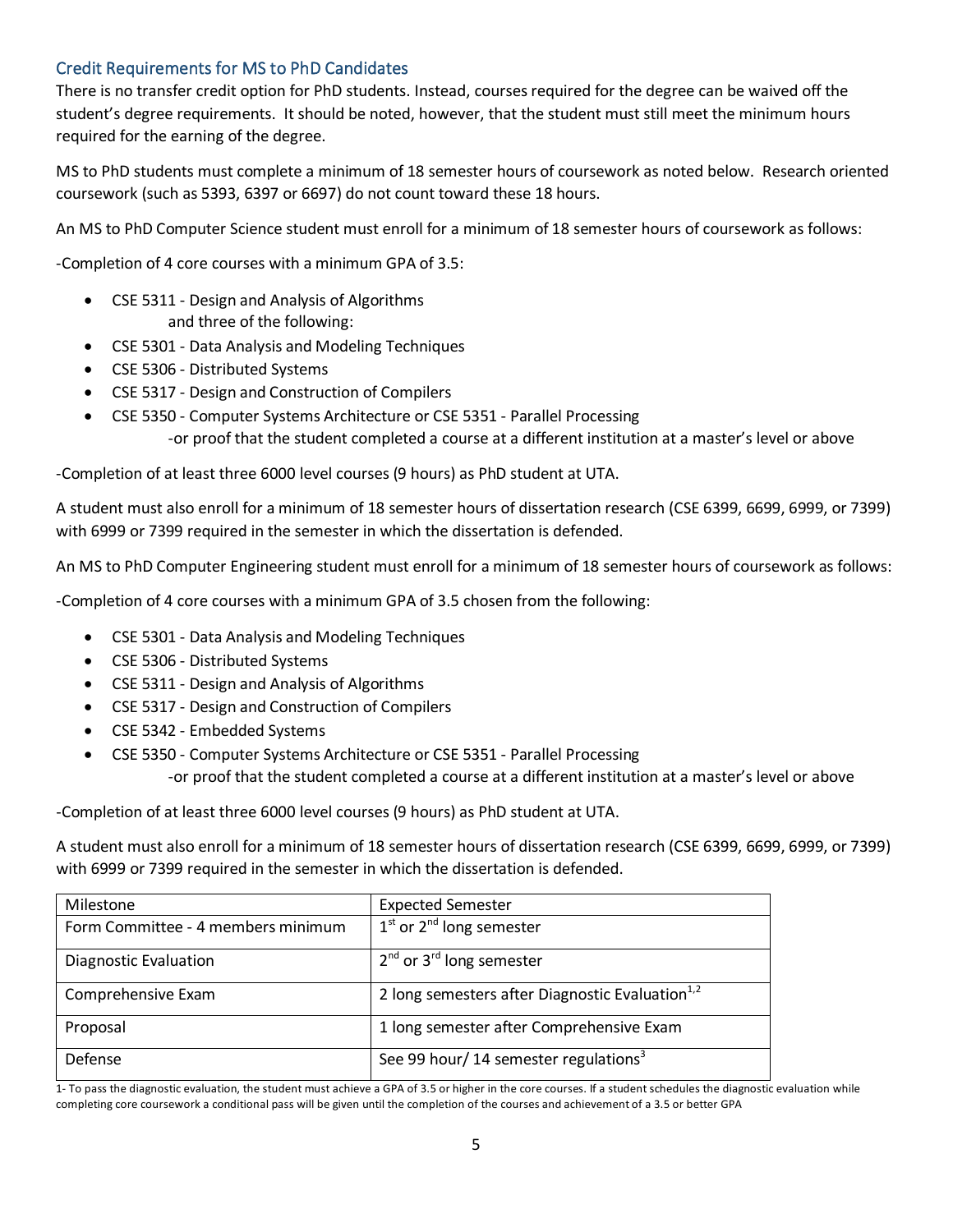2-The PhD committee may increase the number of the required courses subject to the candidate's background during the diagnostic evaluation

3-99 hour/14 Long Semester rule: The new policy stated that all PhD students cannot exceed 99 semester hours and 14 Long semesters. This is to ensure sufficient progress. Failure to meet this will be resulted in loss of funding, tuition support privileges or termination.

## <span id="page-5-0"></span>Credit Requirements for BS to PhD Candidates

There is no transfer credit option for PhD students. Instead, courses required for the degree can be waived off the student's degree requirements. It should be noted, however, that the student must still meet the minimum hours required for the earning of the degree.

BS to PhD students must complete a minimum of 30 hours of coursework at UTA. Research oriented coursework (such as 5393, 6397 or 6697) do not count toward these 30 hours.

A BS to PhD student must enroll for a minimum of 30 semester hours of coursework as follows:

For a BS to PhD in Computer Science:

-Completion of 4 core courses with a minimum GPA of 3.5:

- CSE 5311 Design and Analysis of Algorithms and three of the following:
- CSE 5301 Data Analysis and Modeling Techniques
- CSE 5306 Distributed Systems
- CSE 5317 Design and Construction of Compilers
- CSE 5350 Computer Systems Architecture or CSE 5351 Parallel Processing

-or proof that the student completed a course at a different institution at a master's level or above

-Completion of at least three 6000 level courses (9 hours) as PhD student at UTA

-Completion of a minimum of 18 semester hours of dissertation research (CSE 6399, 6699, 6999, or 7399) with 6999 or 7399 required in the semester in which the dissertation is defended.

| Milestone                          | <b>Expected Semester</b>                           |
|------------------------------------|----------------------------------------------------|
| Form Committee - 4 members minimum | $3^{rd}$ for 4 <sup>th</sup> long semester         |
| Diagnostic Evaluation              | $4th$ or 5 <sup>th</sup> long semester             |
| Comprehensive Exam                 | 2 long semesters after Diagnostic Evaluation $1,2$ |
| Proposal                           | 1 long semester after Comprehensive Exam           |
| Defense                            | See 99 hour/14 semester regulations <sup>3</sup>   |

1- To pass the diagnostic evaluation, the student must achieve a GPA of 3.5 or higher in the core courses. If a student schedules the diagnostics while completing core coursework a conditional pass will be given until the completion of the courses and achievement of a 3.5 or better GPA

2-The PhD committee may increase the number of the required courses subject to the candidate's background during the diagnostic

3-99 hour/14 Long Semester rule: The new policy stated that all PhD students cannot exceed 99 semester hours and 14 Long semesters. This is to ensure sufficient progress. Failure to meet this will be resulted in loss of funding, tuition support privileges or termination.

For a BS to PhD in Computer Engineering:

-Completion of 4 core courses with a minimum GPA of 3.5 chosen from the following:

- CSE 5311 Design and Analysis of Algorithms
- CSE 5301 Data Analysis and Modeling Techniques
- CSE 5306 Distributed Systems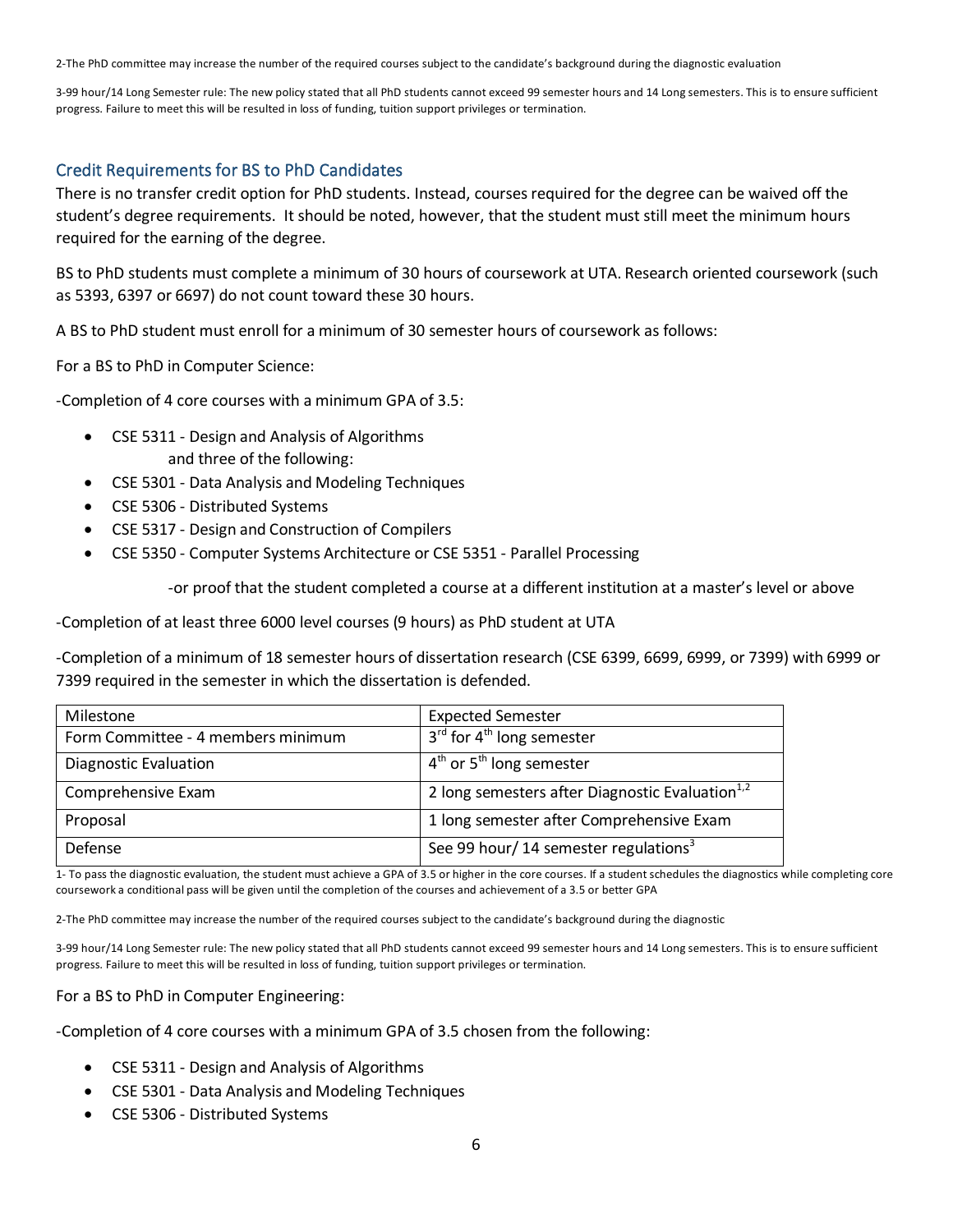- CSE 5317 Design and Construction of Compilers
- CSE 5342 Embedded Systems
- CSE 5350 Computer Systems Architecture or CSE 5351 Parallel Processing -or proof that the student completed a course at a different institution at a master's level or above

-Completion of at least three 6000 level courses (9 hours) as PhD student at UTA

-Completion of a minimum of 18 semester hours of dissertation research (CSE 6399, 6699, 6999, or 7399) with 6999 or 7399 required in the semester in which the dissertation is defended.

| Milestone                          | <b>Expected Semester</b>                           |  |  |
|------------------------------------|----------------------------------------------------|--|--|
| Form Committee - 4 members minimum | $3^{rd}$ for $4^{th}$ long semester                |  |  |
| Diagnostic Evaluation              | $4th$ or 5 <sup>th</sup> long semester             |  |  |
| Comprehensive Exam                 | 2 long semesters after Diagnostic Evaluation $1,2$ |  |  |
| Proposal                           | 1 long semester after Comprehensive Exam           |  |  |
| Defense                            | See 99 hour/14 semester regulations <sup>3</sup>   |  |  |

1- To pass the diagnostic evaluation, the student must achieve a GPA of 3.5 or higher in the core courses. If a student schedules the diagnostics while completing core coursework a conditional pass will be given until the completion of the courses and achievement of a 3.5 or better GPA

2-The PhD committee may increase the number of the required courses subject to the candidate's background during the diagnostic

3-99 hour/14 Long Semester rule: The new policy stated that all PhD students cannot exceed 99 semester hours and 14 Long semesters. This is to ensure sufficient progress. Failure to meet this will be resulted in loss of funding, tuition support privileges or termination.

# <span id="page-6-0"></span>Grades

Courses in which a student earns a grade of D or F cannot be used to satisfy degree requirements. All grades do, however, count toward the student's overall GPA. Courses in which a student earns a grade of C can be used toward degree requirements, however, minimum GPA requirements must still be met. Students cannot repeat a course in which they earned a grade of C or better.

If at any point a student's GPA drops below 3.0, the student will be placed on academic probation. The student then has one semester to raise the GPA back up to 3.0 or be dismissed from the program. The PhD program also requires a student to obtain a GPA of 3.5 or higher their core courses and for the passing of the Diagnostic Evaluation.

# <span id="page-6-1"></span>Residence

The objective of the PhD program is to develop PhD candidates who can do independent research upon graduation. This objective is not compatible with part-time study. Therefore, at least two consecutive semesters of full time residence is required during the dissertation phase. Full time study may be pursued in conjunction with some teaching duties or departmentally supported research but is not compatible with off-campus employment.

The Graduate Studies Committee may level additional residence requirements or set specific progress goals to be attained during residency.

# <span id="page-6-2"></span>Status Reports

All PhD students are required to submit an annual progress report describing the work they completed during the academic year as well as the specific milestones they have completed and plan to complete. The Status Report form can be found at the end of this document.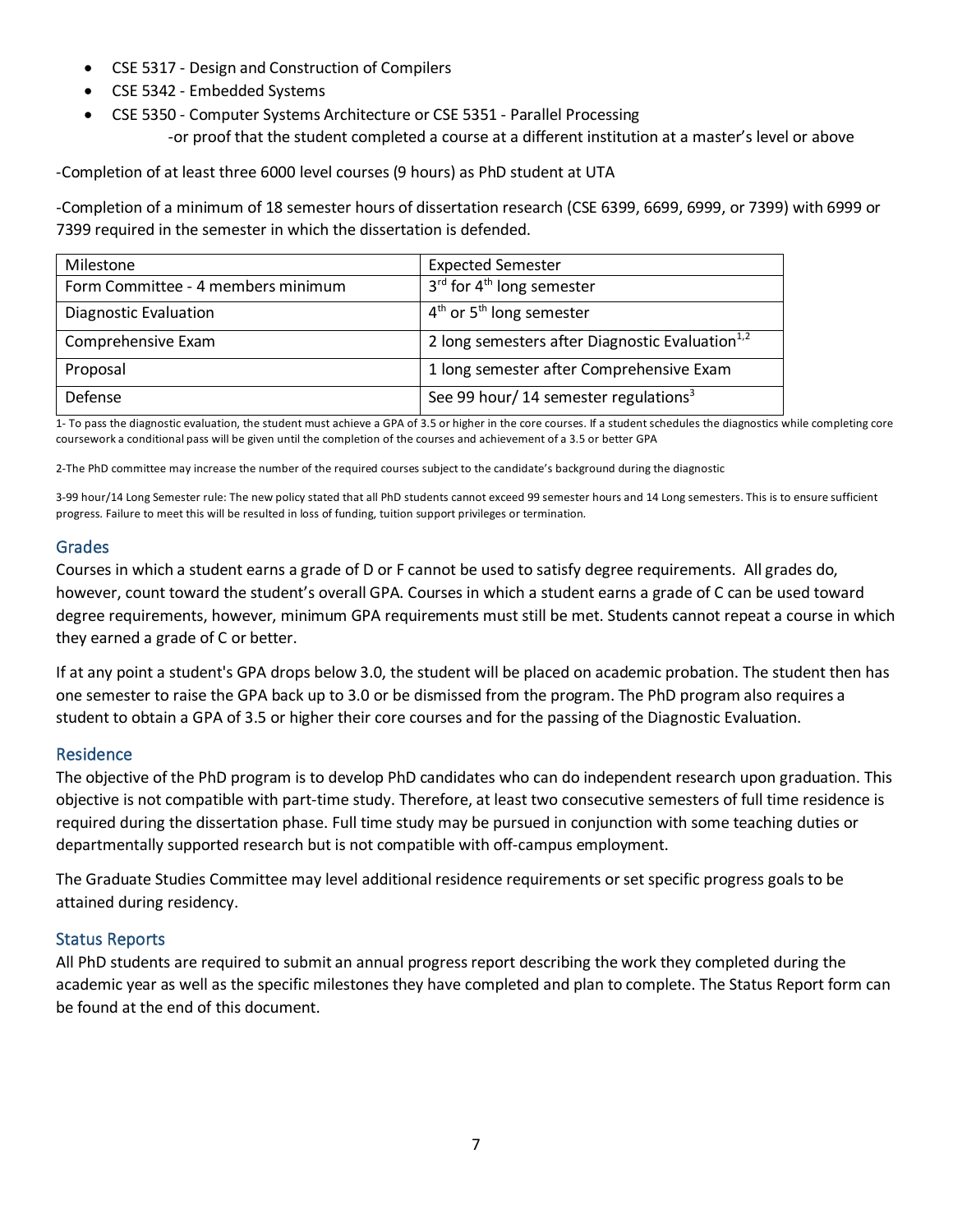#### <span id="page-7-0"></span>PhD Timeline



PhD student is required to decide on a Supervising Professor by the start of their second long semester in the PhD program. This must be conveyed to the Graduate Advisor in writing accompanied by the Supervisor's approval.

• The student must form a PhD committee at least one month prior to the Diagnostic Evaluation. The form showing the consent of the members to serve on the student's PhD committee must be submitted to the Graduate Advisor.

• The Diagnostic Evaluation itself must be completed no later than three long semesters after the student starts the PhD program. The signed Diagnostic Evaluation Form must be submitted to the Graduate Advisor upon completion of the evaluation by the committee.

• The Comprehensive Exam must be scheduled no later than one year for full-time students and two years for part-time students after the Diagnostic Evaluation. The signed Comprehensive Exam Report must be submitted to the Graduate Advisor upon completion of the exam.

• The student must present his/her research proposal to the PhD Committee no later than two years after the Comprehensive Exam. The Research Proposal Form with the required presentation schedule information must be submitted to the Graduate Advisor prior to the proposal presentation.

• The student is expected to submit a copy of the PhD dissertation document along with the slides to the PhD committee at least one month prior to the actual defense. Also, copies of papers and associated reviews must be submitted to the committee at that time.

• The Final Dissertation Defense must be scheduled no earlier than 6 months after the Research Proposal. The signed Dissertation Defense Form must be submitted to the Graduate Advisor upon completion of the defense evaluation by the committee.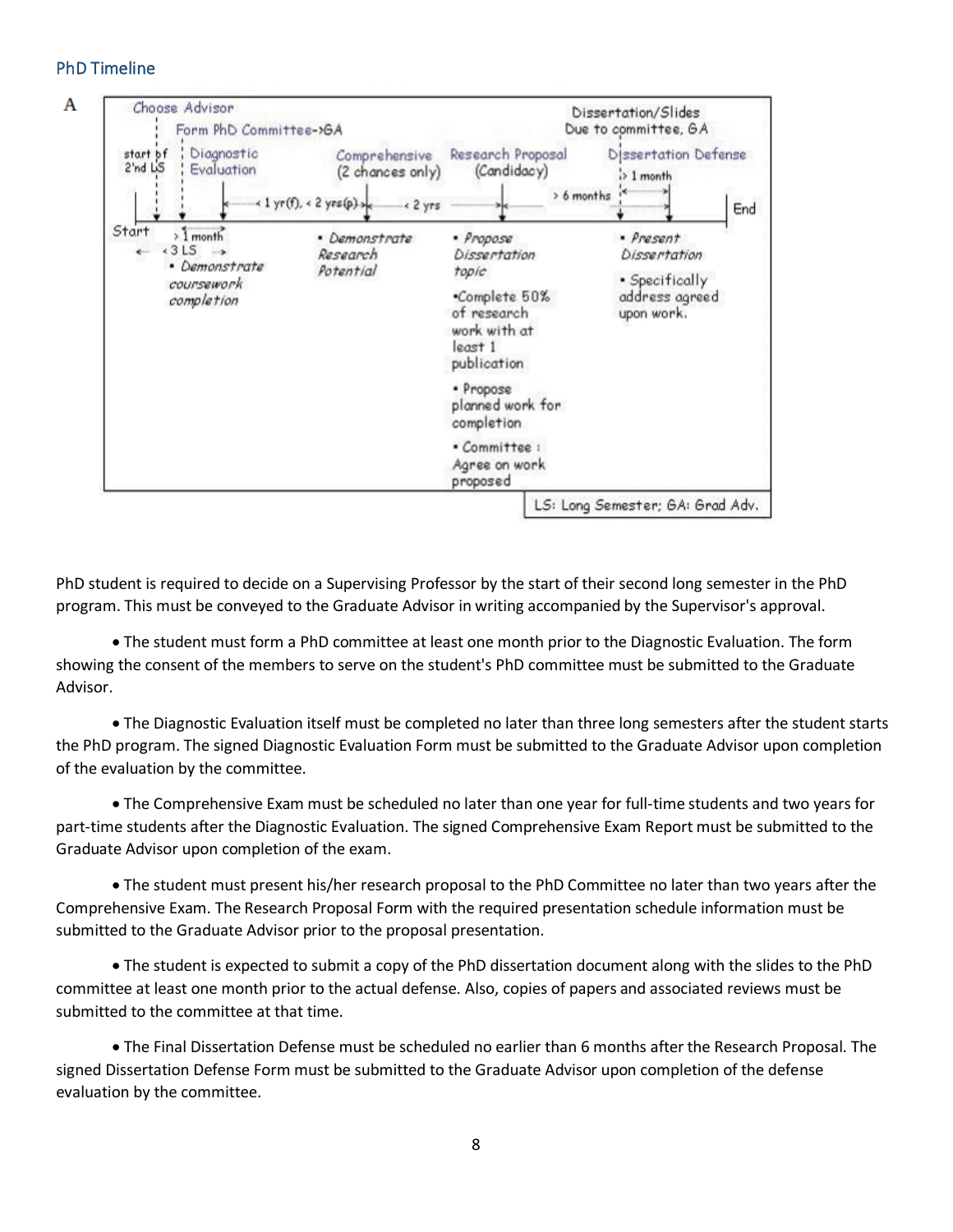The specifics of the Diagnostic Evaluation, Comprehensive Exam, Research Proposal, dissertation, and Dissertation Defense follow.

# <span id="page-8-0"></span>Supervising Professor and Committee

The student must find a Supervising Professor and form an advisory committee, called the Supervising Committee. It is the responsibility of the student to find a faculty member willing to provide a research topic or to supervise a topic of the student's choosing.

The Supervisory Committee consists of the Supervising Professor (serving as the chair of the committee), and at least three others. The Supervising Professor must be a member of the graduate faculty. Of the remaining members, three must be members of the graduate faculty or associate members of the graduate faculty. A majority of the committee (including the supervising professor) must be from the CSE faculty.

The Supervisory Committee is responsible for administering the diagnostic evaluation and the comprehensive exam, over-seeing the dissertation research, and conducting the dissertation defense.

## <span id="page-8-1"></span>Diagnostic Evaluation

At the beginning of a PhD program, the student should make plans to take the Diagnostic Evaluation. To pass the Diagnostic Evaluation, students are required to take and pass four core courses, including 3 breadth courses. Please note that most students with a CSE background may have already passed a majority of these classes and therefore will not be required to retake them. The courses are listed below.

For PhD in Computer Science students:

- CSE 5311 Design and Analysis of Algorithms and three of the following:
- CSE 5301 Data Analysis and Modeling Techniques
- CSE 5306 Distributed Systems
- CSE 5317 Design and Construction of Compilers
- CSE 5350 Computer Systems Architecture or CSE 5351 Parallel Processing

For CSE in Computer Engineering students:

- CSE 5311 Design and Analysis of Algorithms
- CSE 5301 Data Analysis and Modeling Techniques
- CSE 5306 Distributed Systems
- CSE 5317 Design and Construction of Compilers
- CSE 5342 Embedded Systems
- CSE 5350 Computer Systems Architecture or CSE 5351 Parallel Processing

The purpose of the breadth courses is to give the student a well-rounded CSE education and exposure to topics outside their specialties. Students have a choice of 3 out of a possible 9 breadth areas. The breadth areas reflect the main areas of emphasis of the CSE department and may change to include new areas in the future. Currently, students have a choice from the following breadth areas:

- Artificial Intelligence
- Database Systems
- Graphics and Image Processing
- Multimedia Systems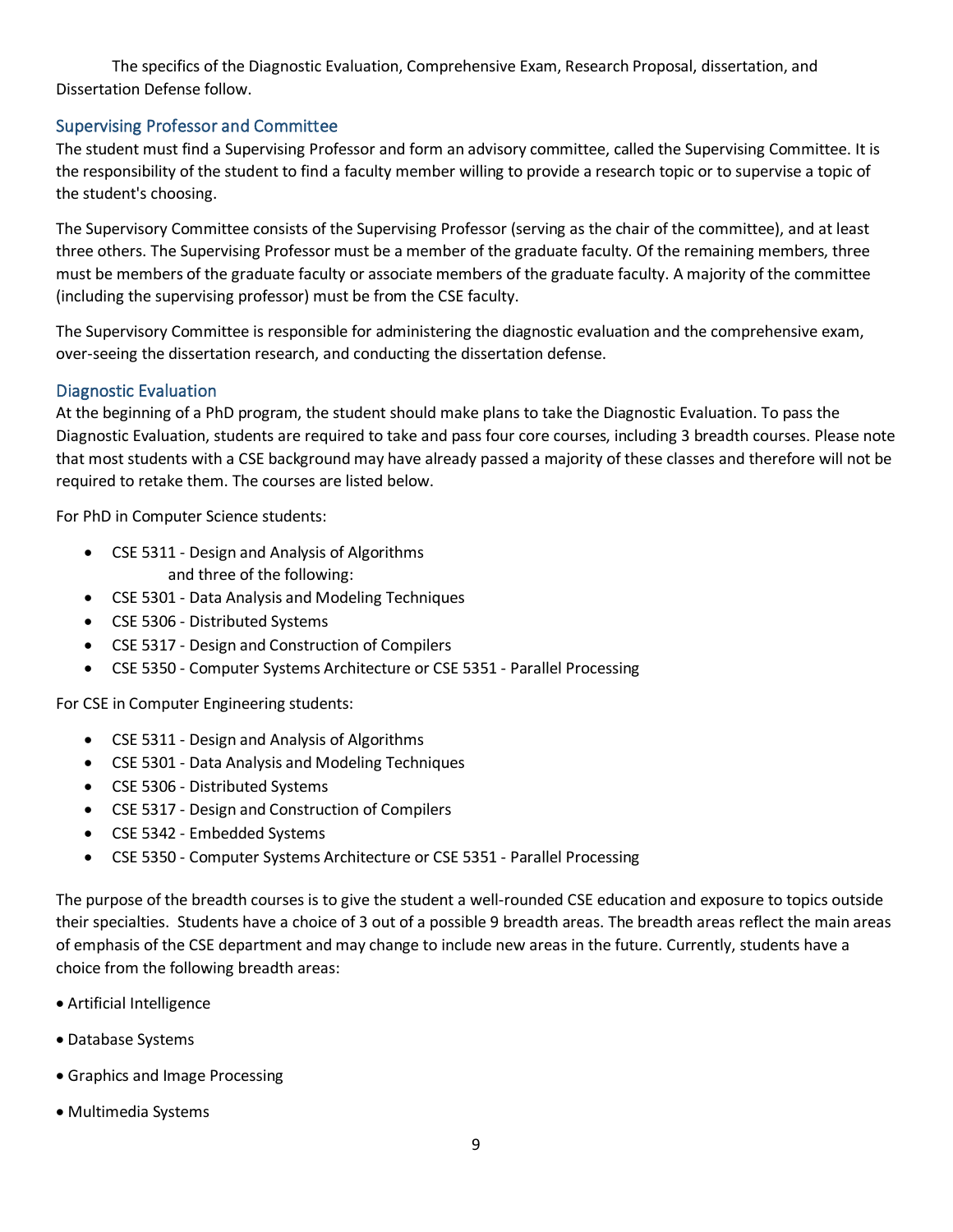- · Networks, Systems and Architecture
- Software Engineering
- Theory and Algorithms
- Bioinformatics
- Information security
- Embedded Systems

## <span id="page-9-0"></span>Comprehensive Exam

The comprehensive exam is intended to test the student's ability to comprehend quality research through critical analysis and being able to present such analysis to an audience, in this case the supervising committee. The exam has two components: A written part and an oral part.

The committee administering the comprehensive exam assigns the student the work related to the comprehensive exam at the request of the Supervising Professor. The student is expected to make a presentation to the members of the committee to give a very brief overview of the area(s) that his/her research would encompass. Each member of committee assigns the following work: Technical papers (at least one but no more than two) for the student to read and answer questions on. The total number of questions from all committee members will be no fewer than five and no more than ten. The student will be given approximately 2 weeks (as specified by the committee) to provide responses to the questions in written form. This constitutes the written part of the exam. The written answers will be filed in the student's records. The committee then meets for an oral presentation by the student, at which time the committee tests the student's understanding of the technical content of the assigned papers. This constitutes the oral part of the exam.

Following the completion of the written and oral exam portions, each committee member will assign a letter grade similar to a course grade based on their assessment of the student's answers to their questions and the oral presentation. The committee then assigns a cumulative grade for the student's performance on the exam. Using the assigned grades, a numerical average is determined with a passing grade being a 3.5 or better. A grade average of less than 3.5 as determined by the committee results in either requiring the student to repeat the exam or failing the student, with failure resulting in termination of the student's PhD studies. A student will be given at most two chances to pass the exam.

## <span id="page-9-1"></span>Research Proposal

The research proposal serves two purposes: it shows the committee the work that the candidate has already completed on the topic of planned dissertation study and secondly, the work that the candidate plans to pursue towards completion of the dissertation. It is the committee's discretion to require the student to make an oral presentation, however a research proposal document must be submitted to the committee and filed with the CSE department.

## <span id="page-9-2"></span>**Dissertation**

The most clearly distinguishing characteristic of a program leading to the Ph.D. degree is the requirement that the candidate write a dissertation embodying the results of significant and original investigation. The dissertation must make a real contribution to the field of engineering or the applied science discipline, and is expected to be a mature and competent piece of writing. The work that it reports may be basic scientific research, engineering research, or creative design.

All dissertations must be in the format prescribed by the student's supervising committee. Each student is also expected to submit papers for publication in a reputable scientific journal appropriate to the field of research. The catalog section on Tuition and Fees lists dissertation related fees.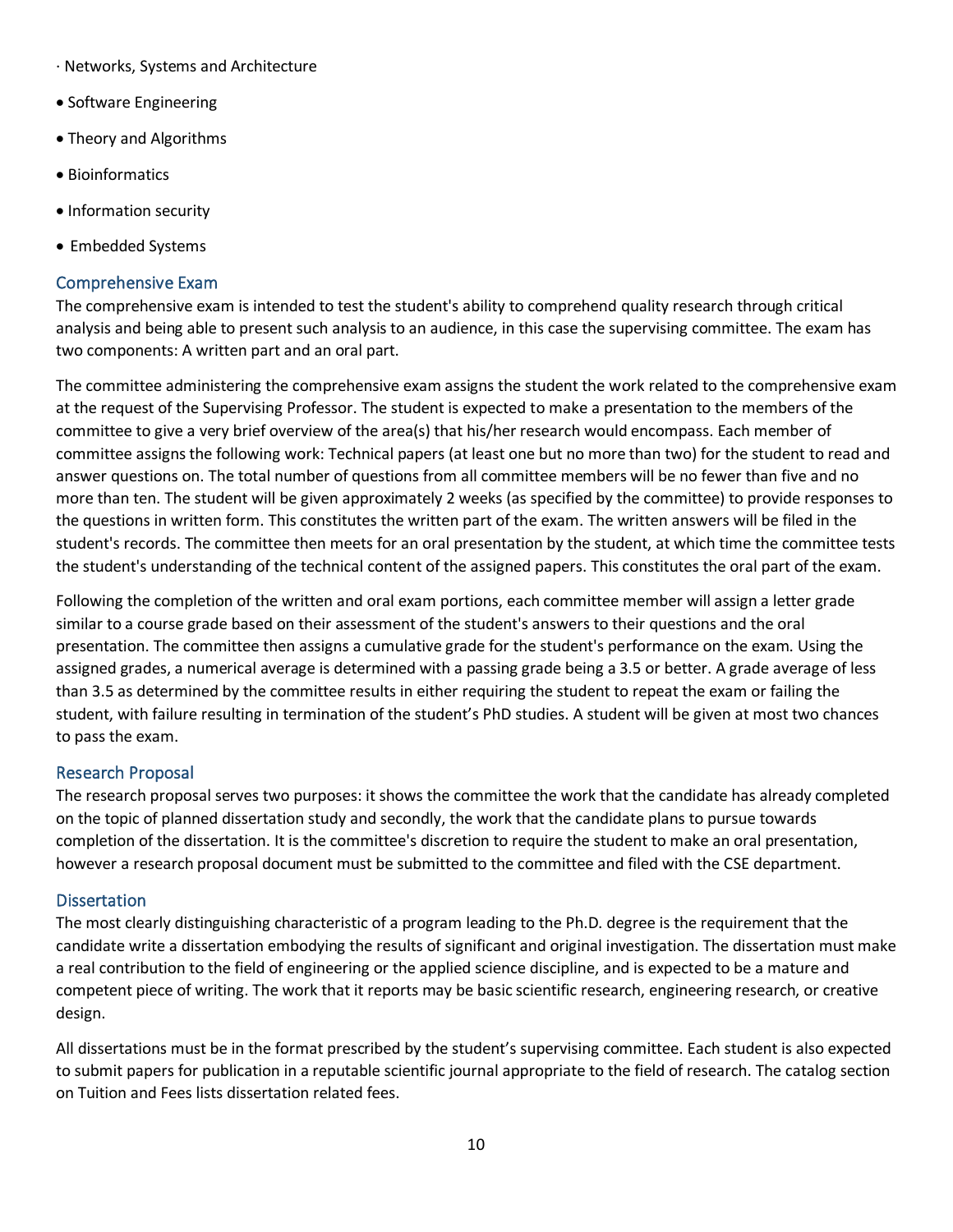All dissertations must be submitted electronically to the UTA Central Library for cataloging and archiving. Details of the dissertation submission process are available from the UTA Central Library and at http://library.uta.edu/etd.

## <span id="page-10-0"></span>Dissertation Defense

The supervising committee must have copies of the dissertation at least four weeks prior to the dissertation defense. Exceptions to this four-week limit can be sought from individual members of the committee.

The dissertation defense will be oral and open to all members (faculty, students, and invited guests) of the university community. The questioning of the candidate will be generally directed by the student's supervising committee, but any person attending the defense may participate in the examination. Although the defense is concerned primarily with the dissertation research and content, the committee may explore the student's knowledge of areas interrelated with the core of the dissertation problem.

#### <span id="page-10-1"></span>Publication Requirements

A PhD student is required to conduct research leading to the submission of distinct, quality publications to at least one premier journal and two premier conferences.

- All papers must be related to the PhD dissertation work
- Copies of all papers and associated reviews are due when the dissertation is submitted to the committee
- Quality of submission will be established either by its acceptance for publication or by the committee based on the paper's content and referee reviews/comments

The dissertation defense report must be filed with the Office of Records no later than three weeks before the date the degree is to be conferred.

## <span id="page-10-2"></span>Time Limits

Please note that the graduate catalog states that all requirements for the doctoral degree must be completed within four years after passing the comprehensive examination. Time limits other than this as presented in the timeline are amendable by the PhD committee under compelling circumstances, for example for students pursuing a part-time PhD. The total PhD program may not exceed 99 semester hours or seven years.

## <span id="page-10-3"></span>Change of Committee or Coursework

A student may change coursework, major professor, or supervising committee members at any point, subject to the approval of the Graduate Studies Committee. If the student elects to change course work after the "Final Program of Work" report is filed, a "Change of Program Request" must be approved and filed. If a student changes a major professor or supervising committee member after the original research proposal has been submitted, a new research proposal will be required.

## <span id="page-10-4"></span>Research Areas

The Computer Science and Engineering Department currently supports PhD studies in the following areas:

- 1. Computer Architecture and Systems (Parallel processing, Fault tolerance, Distributed Systems, and others)
- 2. Database Systems (Logical and physical design, Distributed databases, Object-oriented databases and others)

3. Intelligent Systems (Knowledge representation, Knowledge acquisition, Machine learning, Neural networks, Parallel AI and others)

- 4. Networking, Telecommunications, and Mobile Computing
- 5. Software Engineering (Environments, Formal verification, Testing, and others)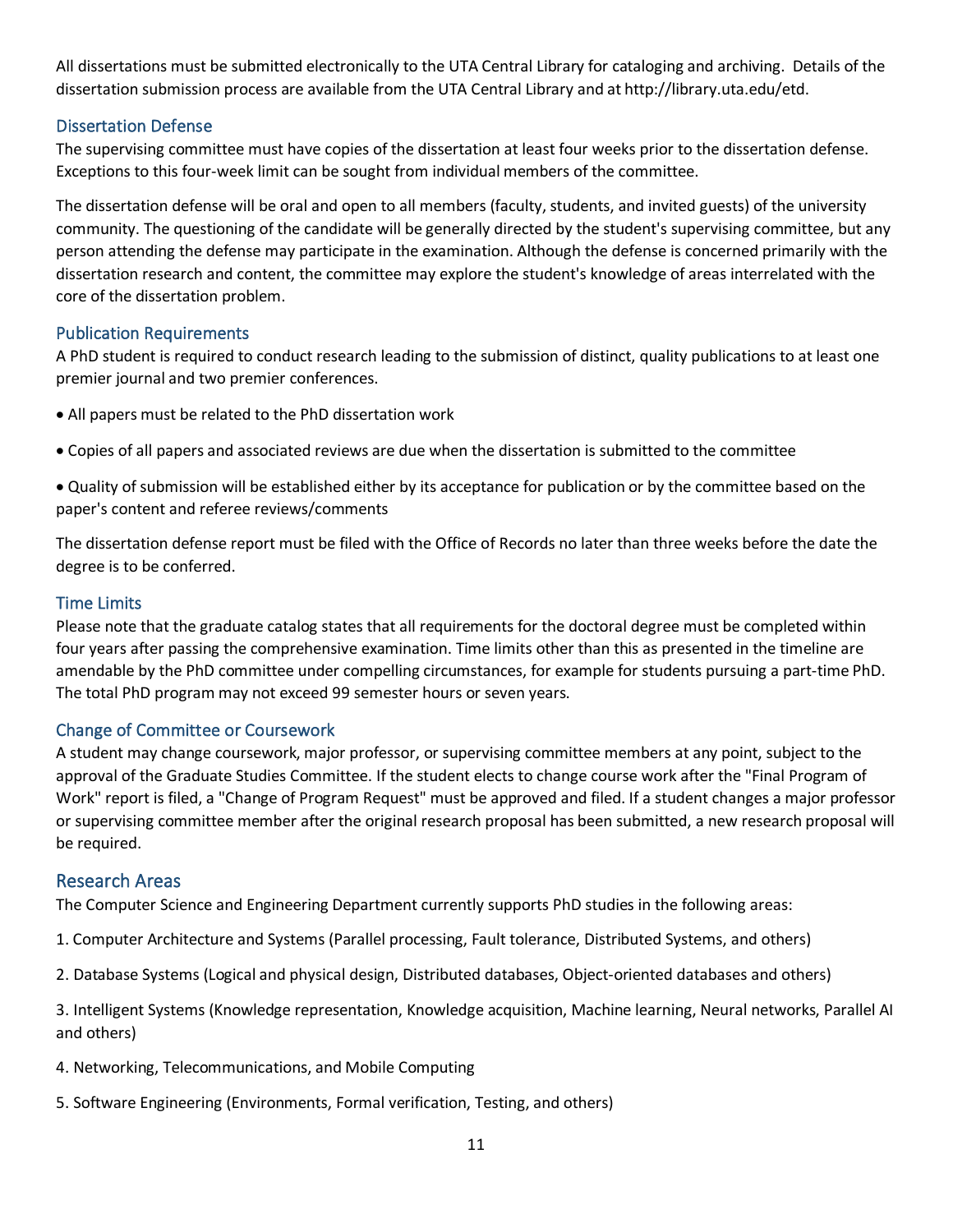- 6. Multimedia Systems (Authoring, Compression, Collaboration and Communication)
- 7. Theory and Algorithms
- 8. Bioinformatics
- 9. Information Security
- 10. Embedded Systems

General course work to support each of the above areas is available. Other areas are possible if the appropriate faculty is willing to support them. See the section on the faculty and their research.